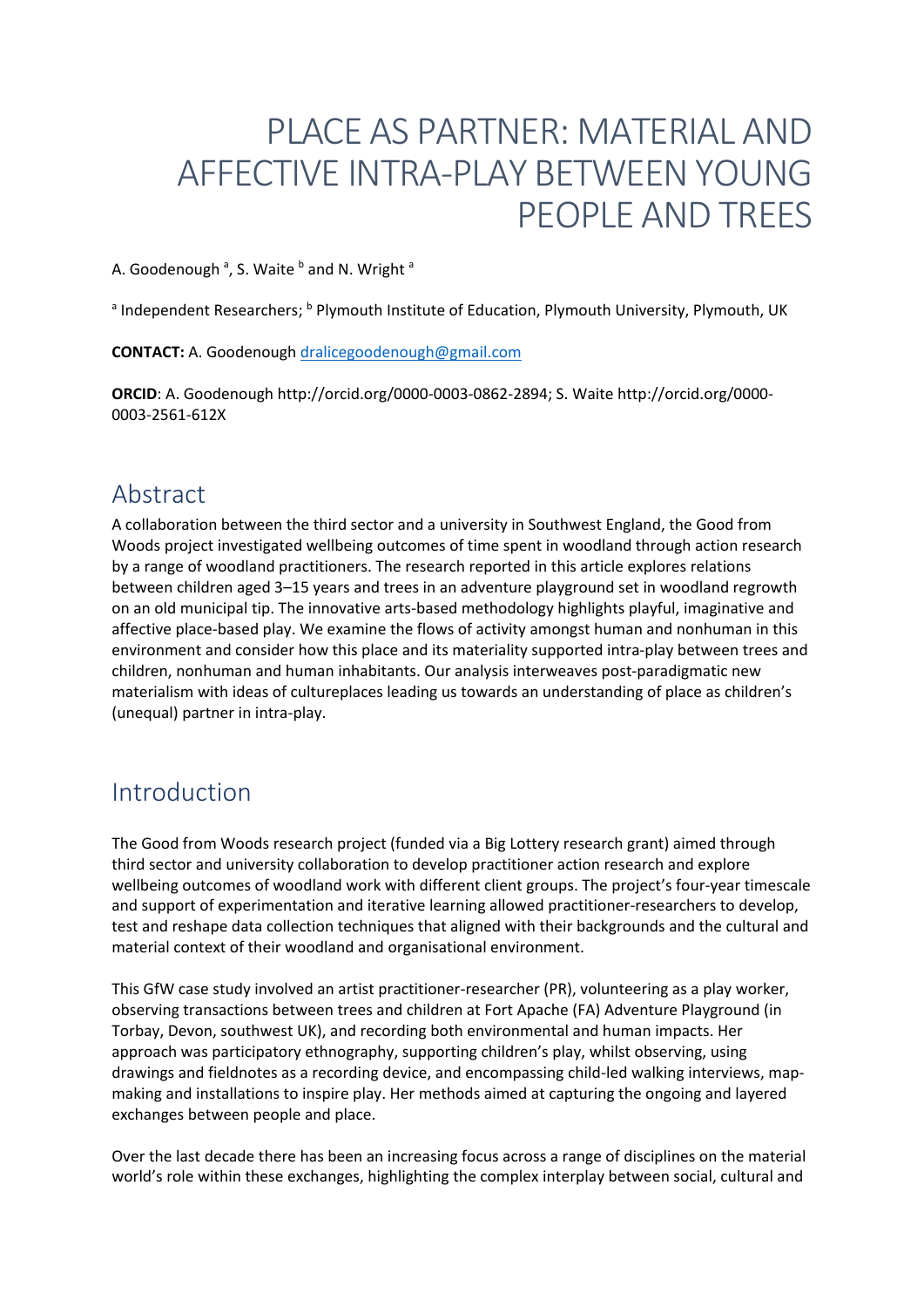material aspects of place and experience (Horton and Kraftl 2006; Thompson 2016). Such analyses can 'decentre' human agency through accenting the relational, shifting and mutual contribution of the material and social to activity (Taylor and Giugni 2012). To acknowledge the significance of relationality, finding ways to accommodate heterogeneity, entanglement and interdependencies across people-place associations becomes essential (Bakker and Bridge 2006; Whatmore 2002). By attending to relational events and the entanglement of the material world within them, *intra-activity* (Barad 2003, 4) or *intra-play* between human and nonhuman is foregrounded. In this case study, we examine childhood-nature transactions as transient yet consequential fusions of cultural activity and place, so called cultureplaces (Quay 2017). Good from Woods, as the name implies, worked with practitioners and organisations who believed in and promoted positive benefits of being in nature via woodland activities; its research however sought to trouble taken for-granted assumptions by supporting new ways of looking at practice and place.

### Conceptualising child-nature transaction in the woods

A wide range of feminist, social and relational theorists have been influential in new materialist explorations of how to frame the entangled, fluid communities or 'assemblages' of human and nonhuman activity that can comprise young people's experience (Taylor and Giugni 2012; Alldred and Fox 2017). Their interpretations challenge the traditional location of agency within human and nonhuman encounters, with 'affect' now belonging to temporary, *mutually* constituted associations between child and nature (Taylor and Giugni 2012, 82). The 'common world' interpretation for example, drawing on Donna Haraway amongst others, finds both child and nonhuman participants mutually transformed within their encounters, the legacy of which is carried into other meetings: links in a 'chain' of 'relationality' (Taylor and Giugni 2012, 112). This fluidity and relationality is also encompassed in the idea of cultureplace (Quay 2017).

Whilst children and nonhuman accomplices within places are positioned as linked, it is important to recognise that power is unevenly distributed across their interactions; 'common worlds relations are not reiterating harmonious Disney worlds … in which cute and innocent children and animals only ever frolic together as equals' (Taylor and Giugni 2012, 113). The responsibilities of being human within such associations, 'emotional, ethical, political, and cognitive' (Haraway and Goodeve 2000, 134), both remain and take on new dimensions through the acknowledgement that nonhumans are active, affective participants within those relations. Within the specific context of forestbased pedagogies, Pacini-Ketchabaw (2013, 355) advocates a common worlds perspective to move beyond what she terms the 'simplicity and innocence' that frequently characterise contemporary discussions of child-forest interactions. Paying attention to the interdependent relations of human and forest environment provides opportunities to recognise tensions.

> What are the (perhaps unintended) consequences of the frictions that occur when different kinds of bodies rub up against each other in the forest? … when a child trips over a stone … embedded in soil on the forest floor and unknowingly crushes a Douglas fir seedling. (Pacini-Ketchabaw 2013, 361)

In considering the degree to which trees may have agency in their entanglements within children's play, we cannot take an entirely arboreal perspective without anthropomorphising their participation to some degree (Gough 2016). Jones and Cloke (2008, 80–81) suggest that trees have four types of agency: everyday processes for life (reproduction, respiring etc.); creative reshaping of social and material contexts through these processes (sprouting somewhere unexpected); intentional actions where trees influence and exploit circumstances (most open to anthropomorphism); and involuntary actions, the impacts of their mere presence (such as emotional resonances within human culture). Certainly, the possibility of trees as purposeful actors in inter and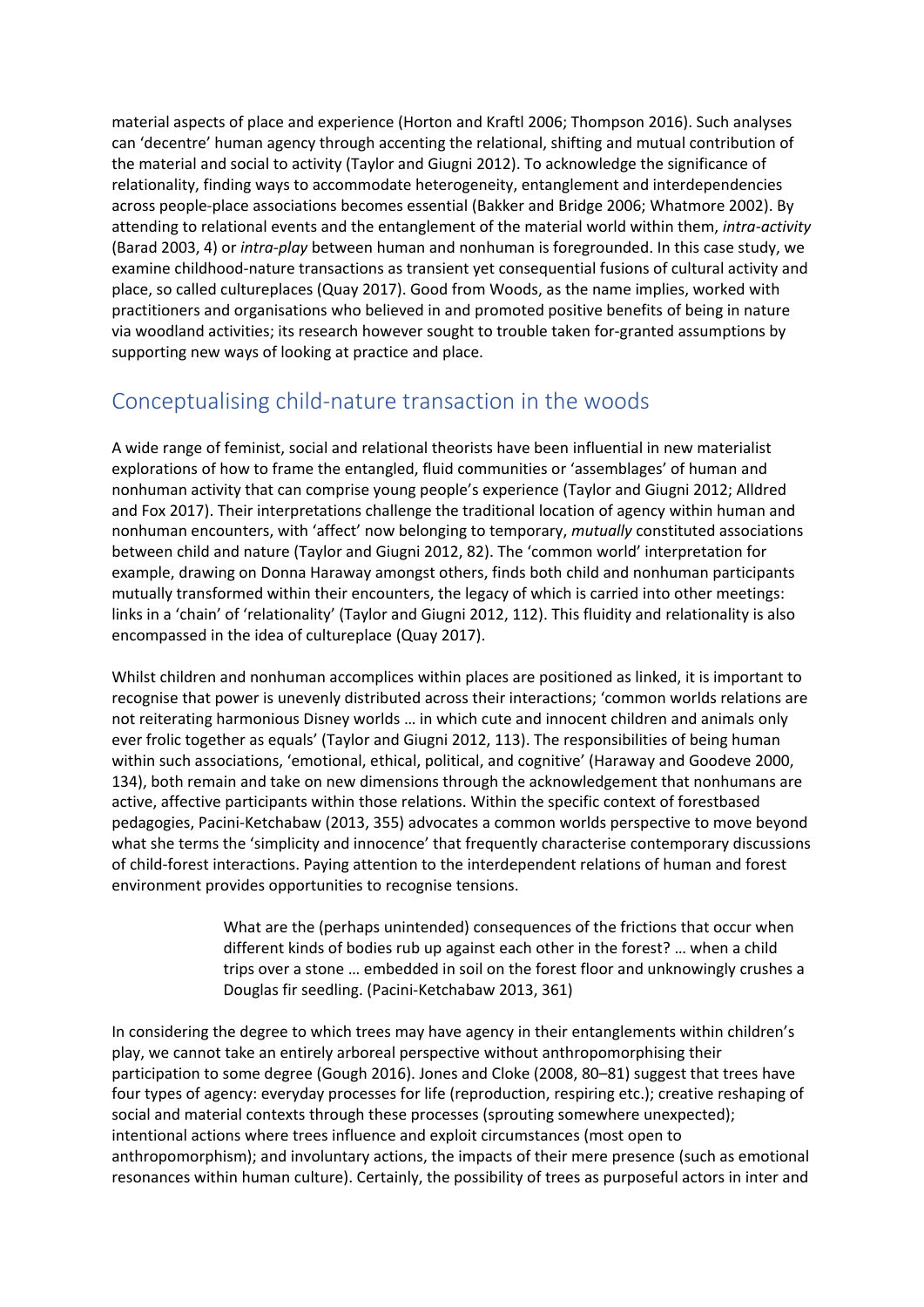intra species relations is increasingly evidenced in explorations of their behaviours. Processes, formerly assumed to be available only to some animals and humans, including perception, memory, learning, decisionmaking and intra-species communication, have all been recently attributed to trees (Beresford-Kroeger 2010; Gagliano 2015, 2017; Gagliano, Mancuso, and Robert 2012). This revising and blurring of boundaries between what it is sentient/non-sentient is helpful in envisaging how agency moves within tree-people relations (Stephens, Taket, and Gagliano 2019). Plants, for example, interact with their environment through chemicals, conveying messages that are acted upon by recipients and as Gagliano and Grimonprez (2015) argue recognising language 'beyond words' both acknowledges plant agency and aspects of our kinship with them.

Similarly, there is increasing evidence that individuals of different species associate closely for significant parts of their life (Haskell 2017). Both trees and humans are holobionts, co-dependent with many other life forms within and external to our bodies; assemblages of different species together form ecological units (Mills et al. 2019). Many relationships between species are mutual and collaborative, maintained by communication and collective intelligence (Gagliano 2013; Stephens, Taket, and Gagliano 2019; Mills et al. 2019). Notably, Deleuze & Guattari use the concept of 'rhizomatic' relations to reconfigure ideas of relationality, moving away from hierarchical models of 'tree logic' (Deleuze and Guattari 1988, 13), which interpret relationships as linear, divided, dualistic and ranked (Doel 2000, 131). A rhizomatic perspective by contrast imagines relations as unanchored, associated, various, decentralised and flat (Doel 2000). Here, tree logic appears counter to new ways of understanding social and material relations. However, some argue that their symbiosis with other species makes trees particularly relevant metaphors for conceiving relational multiplicity and integration:

> Deleuze and Guattari are reductively (crudely) tough on arboreal thought, in my opinion, and the figure of the tree more generally. Advances in mycorrhizal fungal research have also given the lie to the tree as 'stopping' at its roots … . (Macfarlane 2018)

In our article, we suggest that including approximations of 'plant responses' supports an understanding of the complicated partnerships between plants, place and people in collective, intraspecies, 'beyond words' dimensions of agency and symbiosis.

## Play and playing back

Playwork researchers have similarly employed materialist perspectives to shift conceptions of affect and outcome and complicate instrumentalist interpretations of child-nature relations as pathways toward cognitive and physical benefit (Lester and Russell 2014; Russell 2015). Recognition of the constellations of agential relationality between child and environment, their capacity for interdependent and sometimes chance effects, requires less definition and categorisation of margins, limits and ends; for example, 'play and not-play, this play and that play, good play and bad play' (Russell 2015, 195). Play is framed as an open-ended impulse, pursued towards pleasurable relations and altered experience, arguably avoiding some of the restrictions of interpretations and campaigning that emphasise it as a route towards positive functioning (Lester and Russell 2014; Russell 2015).

This broader interpretation of play is useful in considering the position of trees within children's playful relationality. The impulse for play can be explored for instance in terms of 'autotelic' practices, relations between human and nonhuman that have no aim other than gratification of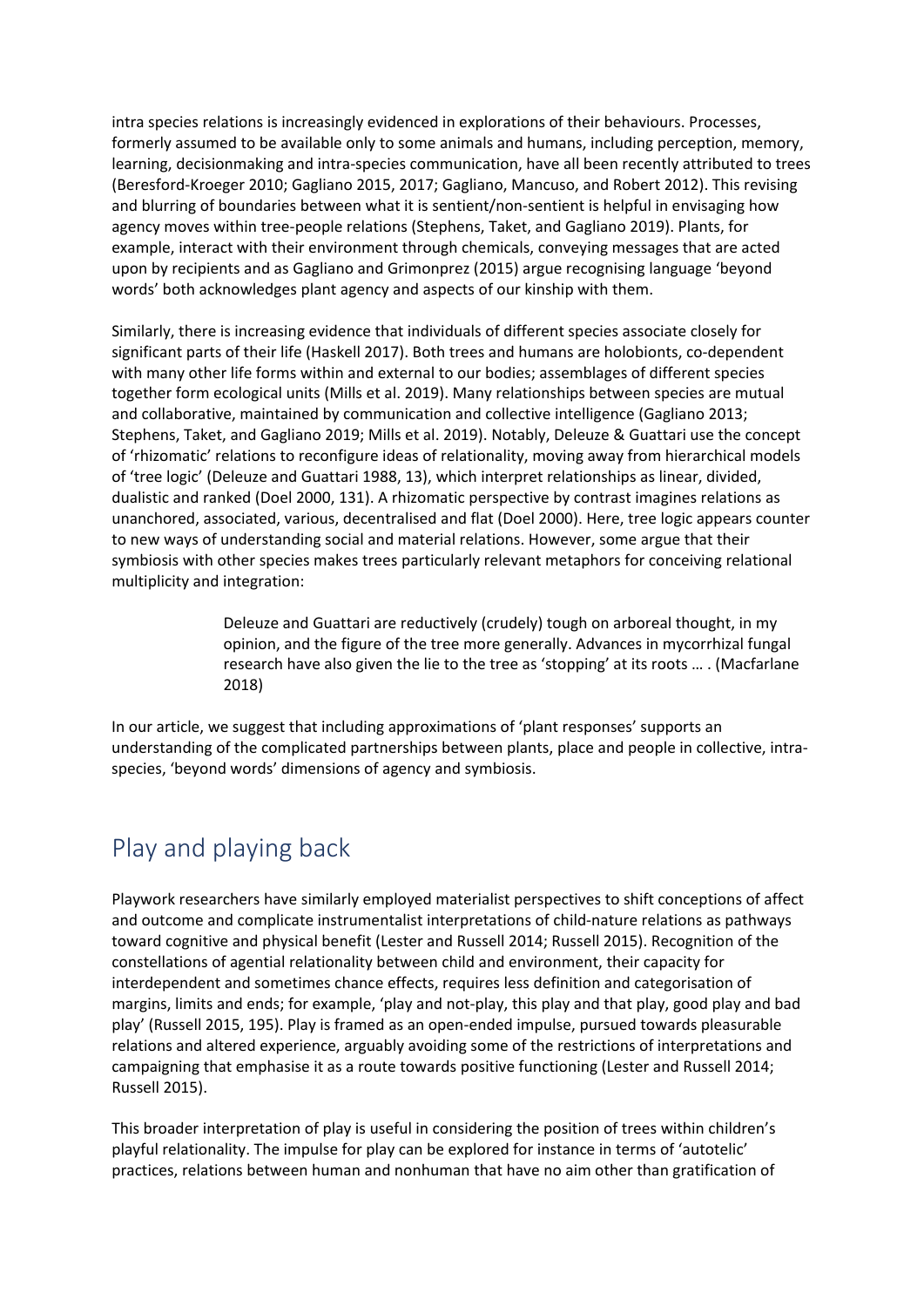themselves (Rautio 2013, 404). An example is picking up and carrying stones, where the child's satisfaction of an internal impulse to reach out and collect and nature's inspiration of this contact are arguably inseparable. The stone – its shape, weight, colour – calls out to be picked up, as a blackberry invites eating in a partnership of agential relations.

#### Experiencing emotional affect through play in wooded spaces

In the context of wooded spaces, children appear sometimes to express their experience of such interdependent partnerships in perceptions of trees and nature as discerning, intentional organisms and sources of emotive experience (Somner 2003, 192; Berger and Lahad 2010, 897; Hordyk, Dulude, and Shem 2015, 575). The interdependence of material and social worlds in 'affording' young people emotional experience has been termed 'Environmental Affect' (Roe and Aspinall 2011). Roe and Aspinall's (2011, 13) case study research of male forest school participants with 'extreme behavioural problems' spatialises emotional affect through mapping boy's experiences of positive and negative emotional states in relation to their material inspiration. Specific emotional outcomes are observed in young people's interactions with specific environments and the activity they cue: 'interest' stimulated when boys explore and negotiate the wider forest environment; 'trust and recollection' inside sheltered spaces and quieter places; and 'comfort and contentment' around the fire and cooking areas (Roe and Aspinall 2011, 14). Variations in young people's 'personality' are also felt to contribute to the environmental affordance achieved, with 'extroverts' spending more time around the fire, cooking and fire starting, and more 'introverted' participants ranging further afield, enjoying 'peace', 'quiet' and 'freedom' in less used areas, alongside imaginative game playing (Roe and Aspinall 2011). It is clearly challenging to include plant responses within this conception of the affective character of place and nature. How can we know what plants participating in these relations feel, positioned as we are in our human bodies and minds? However, as described above, a new materialist perspective might rather explore these human emotional impulses and their satisfaction as co-creations of places and people: partnerships of human and nature. Quay (2017) for example, conceives of partnerships of people and place producing activity and experience in the notion of 'cultureplace'. He proposes that discrete cultureplaces marry child and environment, each exclusive to temporary fusions of human and nonhuman participants, yet each also entangled with other cultureplaces too (Waite and Quay 2018, 12). This concept helps us to emphasise inseparability in entanglements of the material, cultural and personal and to combine new knowledge about plant agency with human activity and affect in our exploration of cultureplaces where human and nonhuman features mingle within imagined and material worlds.

New materialist perspectives on multi-species/matter relationality help to highlight what is conspicuous yet easily overlooked in these young people's observed preferences for play – that they are always in the company of trees and woodland terrain at FA. Moreover, multi-species play partnerships change and lift their emotional mood brought to FA from other places. We suggest that the plants may not simply afford such affect but are complicit in generating these shared cultureplaces. We follow Gough's proposal, within his appraisal of outdoor and environmental education research (2016, 11), that we can both acknowledge the 'irreducible anthropocentrism' within accounts of such nature-human relationality, whilst usefully employing a postparadigmatic 'assemblage' to conceive such relations. Wary of interpreting the actions and outcomes of young people's nature play purely in terms of associations with human health and wellbeing (Lester and Russell 2014), we consider frictions and affordances within these common worlds (Pacini-Ketchabaw 2013). New materialist 'microgeography' accounts of play may sometimes exclude a focus on the presence of socio-economic influences and inequalities (Horton and Kraftl 2018). In the intra-play at FA we sense the flow and influence of such forces. We argue that through childnature partnering, young people find valued opportunities to change their emotional mood and trees, to grow. Partnering is defined in the Oxford dictionary as 'a pair of people engaged together in the same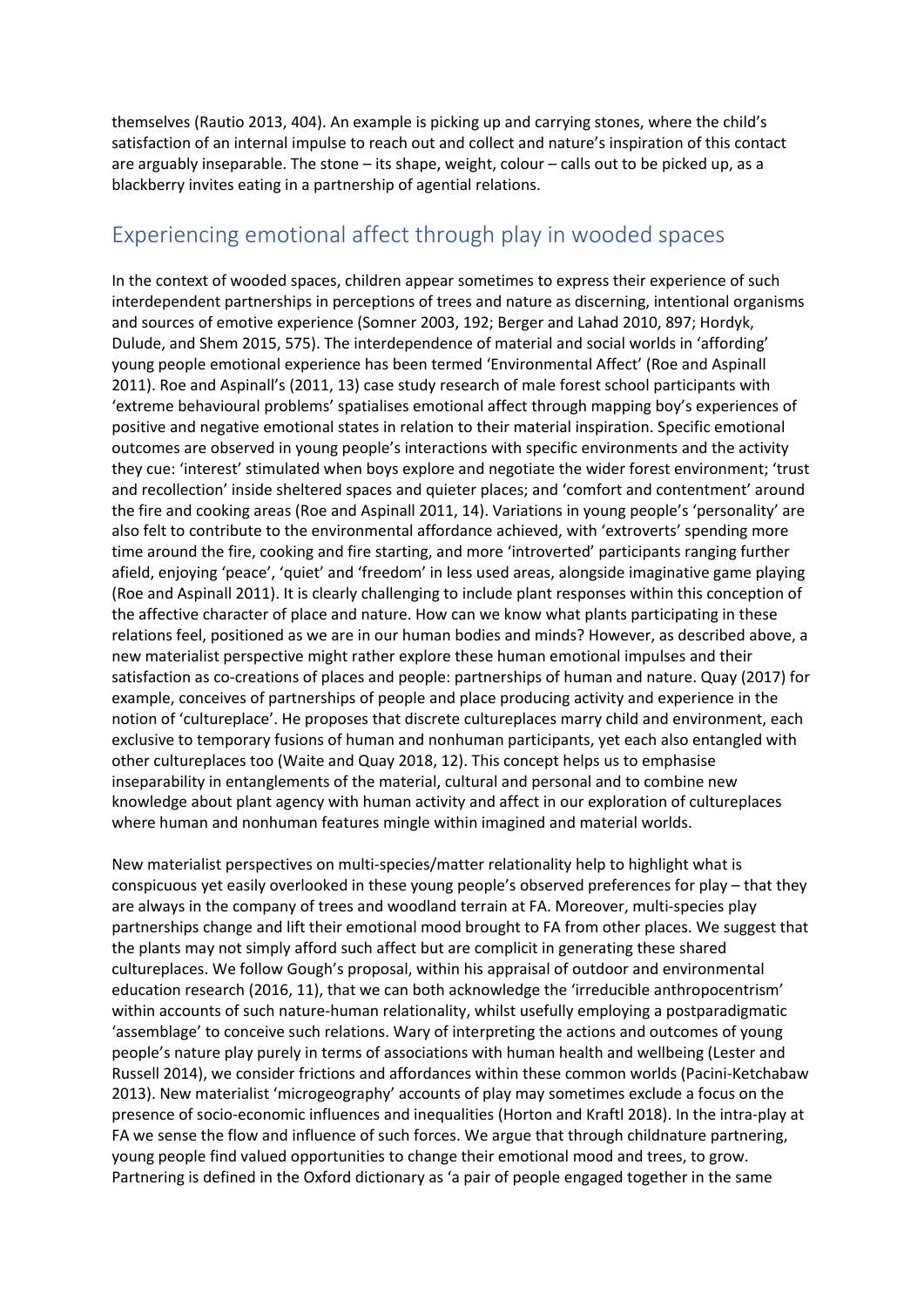activity'. However, we suggest that it is not just people but trees, plants, place that partner a child in intra-play.

### About the place: Fort Apache (FA) adventure playground

FA was situated on the woody edge of a hill, a former landfill site, bordering a large housing estate and playing field in an area amongst the 10% most deprived neighbourhoods in the country (Indices of deprivation n.d.). It was set up as part of the 'Exploring Nature Play' programme delivered by Play England during 2010–13, aiming to support children to grow their awareness of nature and its potential for play. In common with other adventure playgrounds, it adopted an ethos of unrestricted play and capitalised on natural features with two tree-house structures and loose parts such as ropes and nets within it. Heavily used independently by local children, play was occasionally supported playworkers, who led activities such as fires, cooking and green woodwork.

Unmanaged, FA's trees were mainly sycamore (Acer pseudoplatanus), non-native to the UK and sometimes regarded as a 'weed' (Woodland Trust 2017; GB Non-Native Species Secretariat 2017). They are vigorous, quickly colonising vacant land and cast dense shade, often leaving the ground beneath bare of other plants (GB Non-Native Species Secretariat 2017; Hein et al. 2009, 362). Small field maples (Acer campestre), and ash (Fraxinus excelsior) grew along the top boundary of the playground and allowed some understory of elder and hawthorn. Ivy (Hedera helix), bramble (Rubus fruticosus) and old man's beard (Clematis vitalba) wove themselves through the understory and wire fence at this upper boundary and bright green alexanders (Smyrnium olusatrum) were one of the few plants punctuating the well-worn slopes alongside some garden escapees. These species and their occupation of FA – opportunist, resilient plants able to grow on a former rubbish tip and survive the status of no-man's (or everyone's) land within a heavily residential area – can be seen as indicators of the place's peripheral social and economic status.

## Research methods

The PR co-developed and refined her methodology over a year of working at FA in the composite identity of playworker, artist, scientist and researcher, and her research processes reflected these areas of practice. She aimed to establish and maintain a relationship with both place and people via artistic, playful interventions and data capture, responding to and articulating evidence from the fluid communities of human and more-than-human players. The PR undertook and reflected on interactions between themselves, the methods and the participants (including place) as a shared creation or 'social sculpture' (Sacks 2015); intra-activity that yielded clues to the relation of young people and nature (Wright, Goodenough, and Waite 2015).

She also paid close attention to the place and the plants that inhabited it, not only noting the types of tree and flora but also how they provoked responses in the young people and responded to children's play. In this way, through unspoken communication, plants in FA gained a voice. Observations and interpretations were made of landscape (terrain, flora, growth habits etc.) and children aged between 3 and 15 years1 (age, play habits, shape of movement and rest etc.) and the intra-play between them, using a sketchbook for written and drawn fieldnotes.

'Mapping' with the children attempted to capture and communicate the intra-activity of material and social (including researcher effects) as part of an ongoing conversation. This cartography employed layers of representation to include all partners, human and nonhuman. The first layer were abstract prints, the PR's interpretation of sketchbook field notes describing landscape and children's movements and actions within it. Rather than 'objective' diagrams of environment and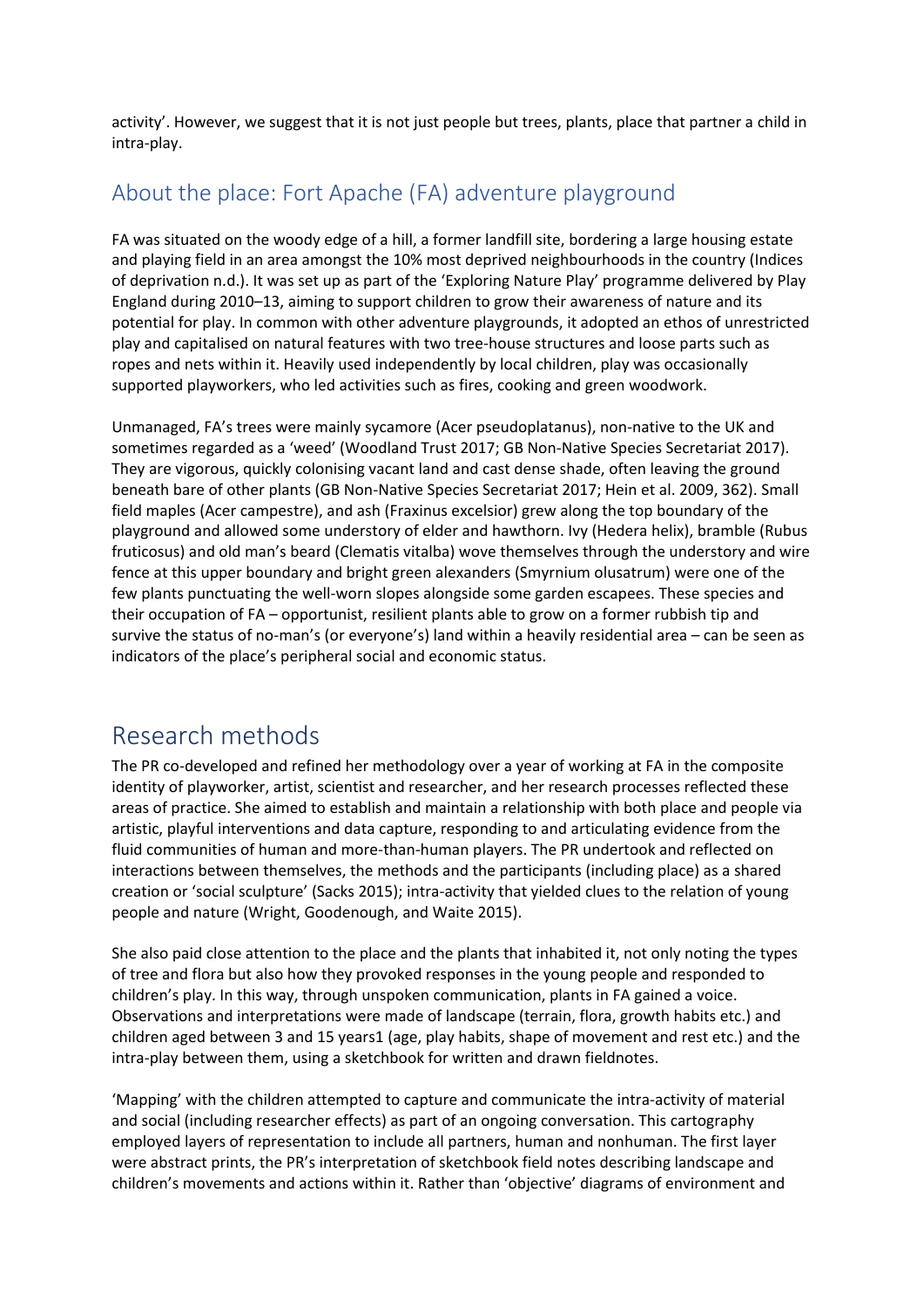activity, these also included intangible aspects of place (ambience or sensations, for example). Children were then invited to describe their interpretations of the landscape, its uses and influence, through both creating new maps and/or annotating these prints. Several young people chose also to wear accelerometers capturing where they moved, how often and intensely, with results shared with them and the research team for further reflection. Finally, the PR and project researcher added a layer of data describing the site's material features, including trees (species, health, growth habit, etc.).

Inspired by young people's collections of interesting finds from the former rubbish dump underlying FA's woodland, the methodology also sought to engage children through fantastical interventions, staging provocations aimed at initiating a playful conversation. These included an installation which furnished a tree house for a tea party (Wright, Goodenough, and Waite 2015). In addition, walking interviews with children as 'conversational drift' (Adcock 1992), encouraged child-led activity and conversations. These active, physical tours of played space interwove the material nature of the site within conversations and impressions (Wright, Goodenough, and Waite 2015).

Plymouth University's ethics committee provided ethical approval for the study and children's consent to take part was sought and checked repeatedly, alongside parental consent for their involvement. All children's names are pseudonyms (Figures 1–3).



**FIGURE 1 'MAP' OF MATERIAL & SOCIAL ENVIRONMENT AT FORT APACHE.**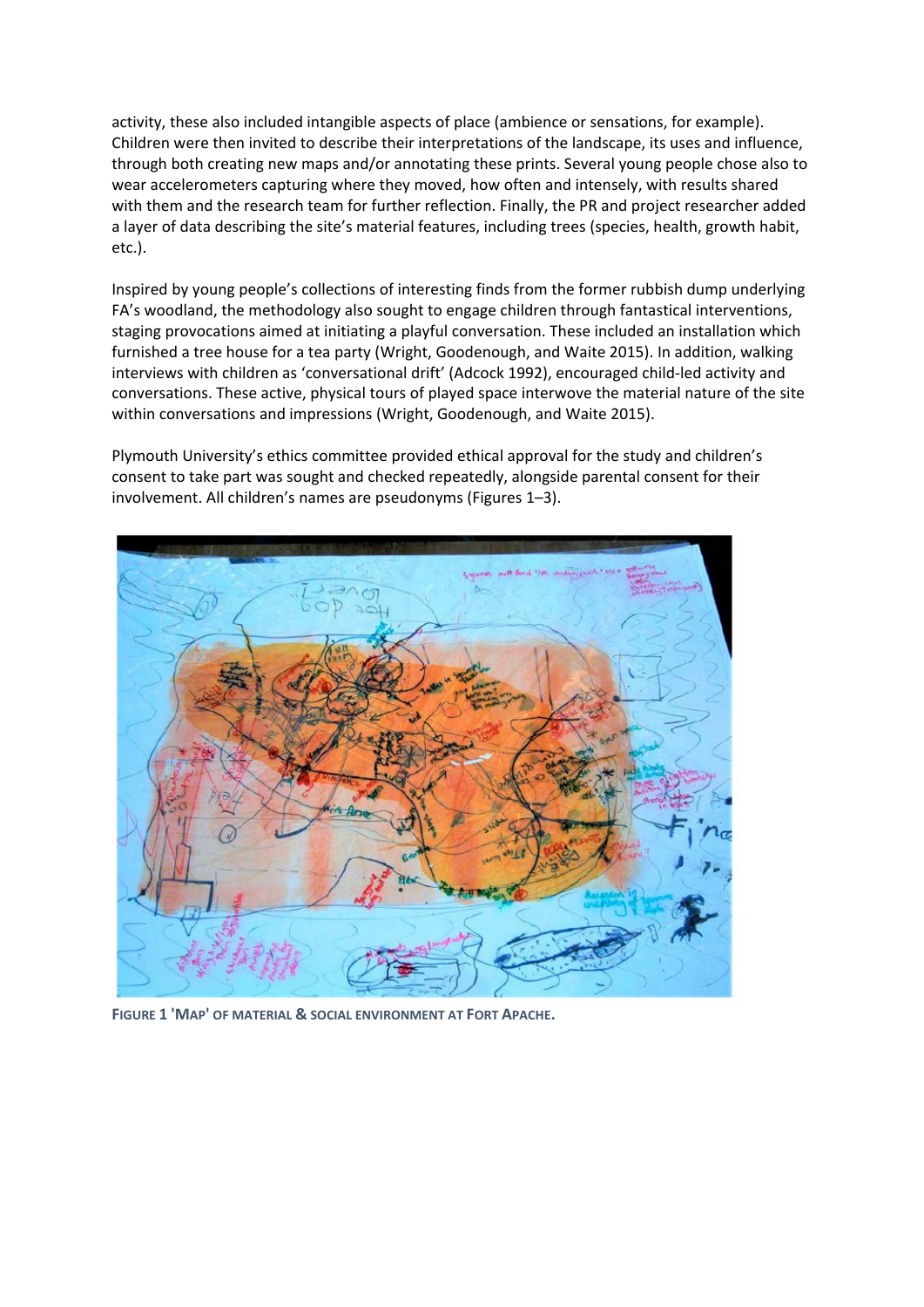

**FIGURE 2 BURNT & BARK STRIPPED STEMMED SYCAMORE: CHILDREN'S ALTERNATIVE HEARTH AND HOME.**

### Place as partner: our findings

In FA, trees and topography were visibly impacted by children's activity and children's use of different spaces and species appears responsive to plants' invitations. The following sections describe some of the core activities observed at FA, their relationship with the material nature of the site and instances where participants described the emotional content of these transactions. Italicised sections are based on the PR's sketchbook fieldnotes and each subtitle provides an example of a partnership between place and children.

### Climbing and being high

*Mark (9) led the researcher to what he described as his 'bedroom', a sawn-off trunk four or five feet up in a multi-stemmed sycamore where he imagined he could sleep. The researcher noticed the close correspondence between Mark's body's resting shape and the tree limbs, his form echoing the tree as he found its support. He liked using play nets suspended by playworkers and constructing dens with sticks but doubted his building skills. He also enjoyed the most colourful tree house where*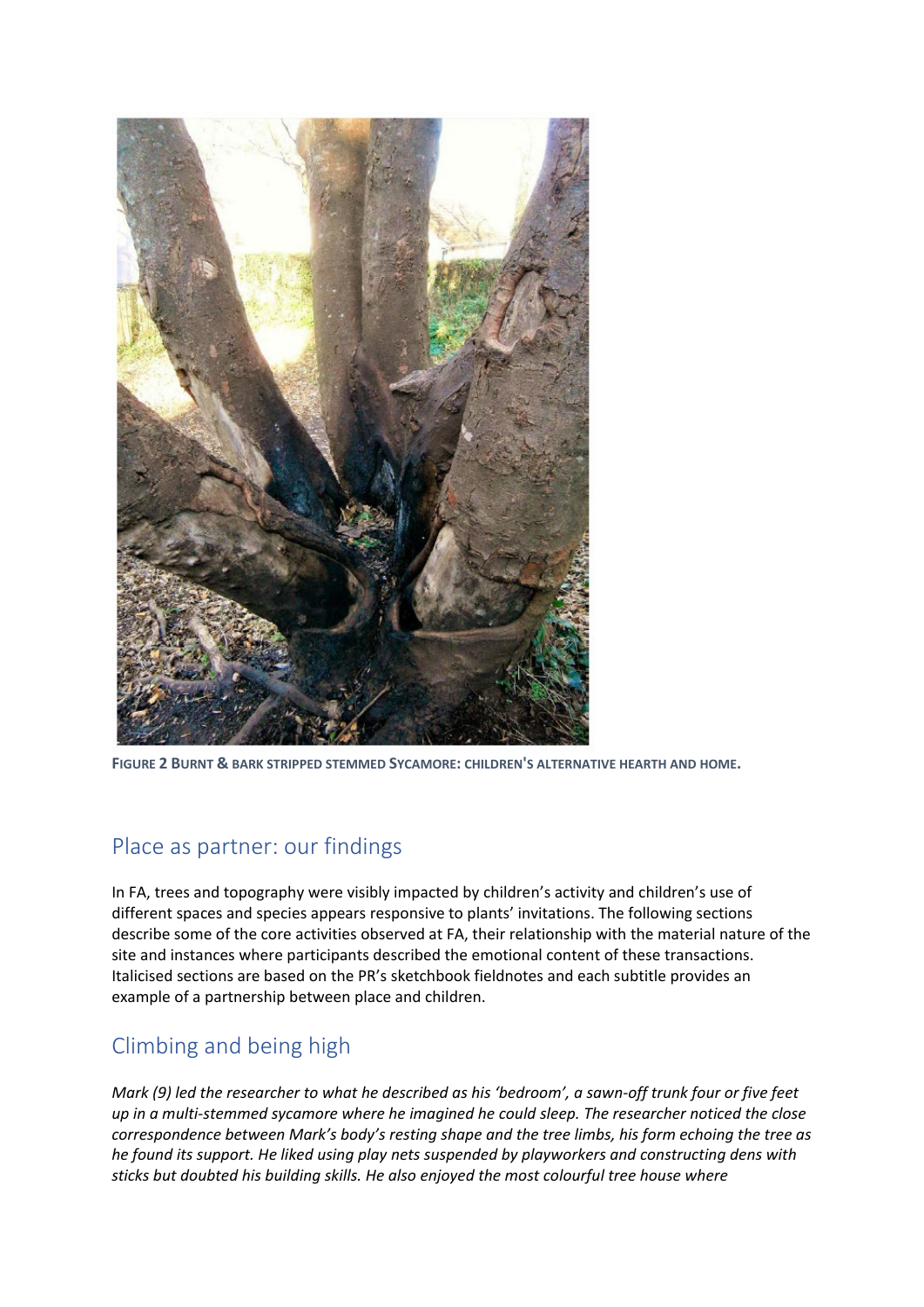

**FIGURE 3 STRIPPED BARK AND INKED FIELD MAPLE: TREES HOLDING MESSAGES AND FEELINGS FOR CHILDREN.**

#### *he could sit and enjoy its views of FA and what his friend described as the 'fresh air' reached up there.*

Mark moulded himself to the contours of the tree, finding a shape that held him, high up, without the need for construction. Different aspects of FA's environment appeared to invite young players to climb and enjoy the sensations accompanying being raised up. Three tree houses built by adults in collaboration with young people acted as places to congregate and socialise in semi-private space and were enjoyed for the physical sensations they provoked and their offer of altered perspectives on their surroundings.

Close to the fire pit at the centre of the site, two mature multi-stemmed sycamores were prominent within play activity. Facing each other, these trees were heavily used as resting and assembly points. Their thickness, upright stance, spacing and absence of low branches supported children leaning amongst them. Bark was stripped from their lower areas and one was particularly incised with initials and marks; the other scorched by a fire lit within its circumference. These trees were an integral part of children's occupation of FA, gathering places where identities could be inscribed. Whilst the fire pit was the official site for congregating, these trees attracted transitory residence.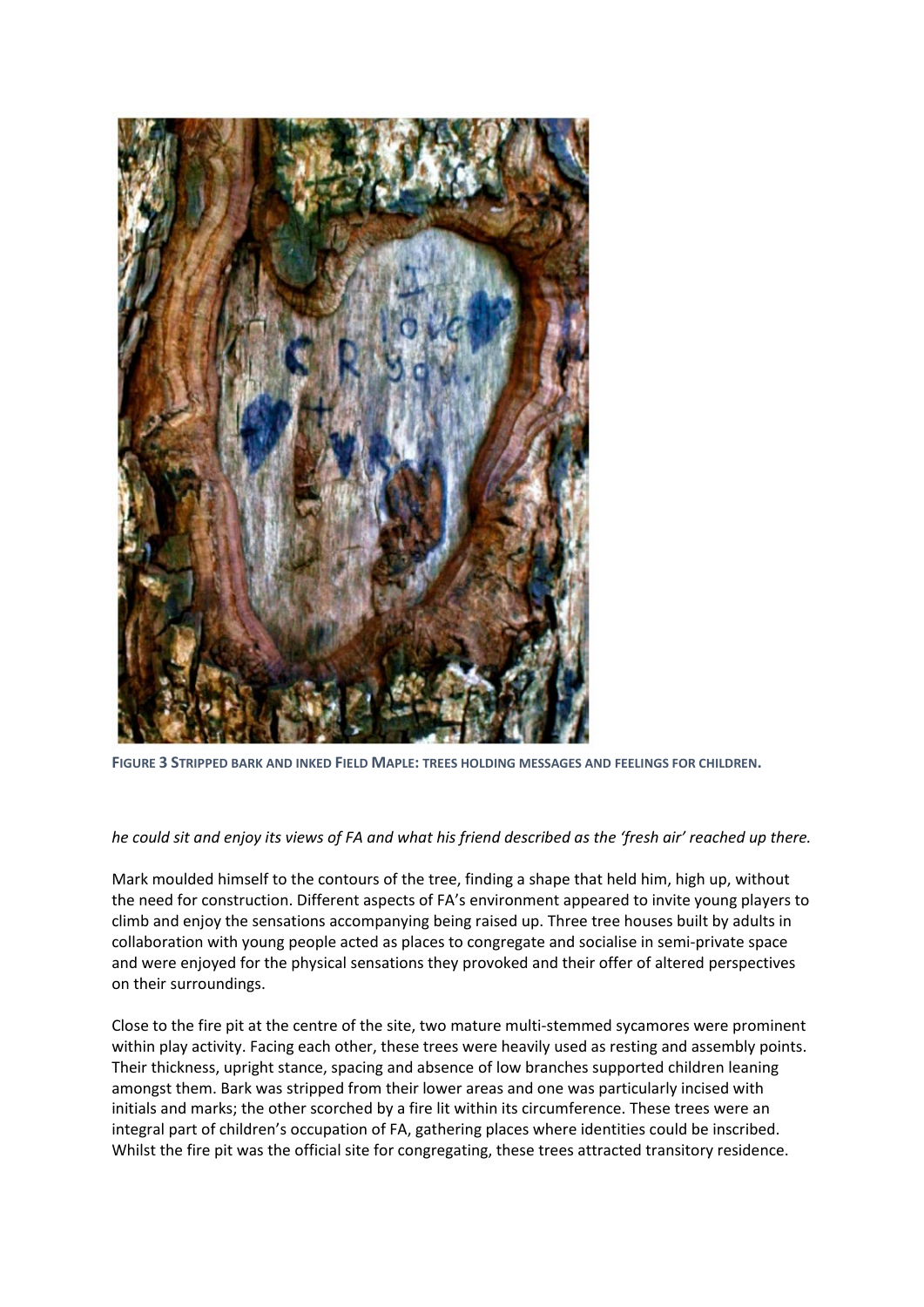The co-constructed treehouses were also graffitied and set fire to, but unable to grow back, were less enduring of rough treatment than unadulterated nature. Both treehouses and hammocks suspended by playworkers provided elevation and different viewpoints. Like others, Sian (9) valued these alternative sensory experiences: *They're just one of my favourites [the hammocks] … They make me feel peaceful when I lie down, and you can look up and stare at the sky and all the trees …*

Roughly one third of FA was sloping land shaded by mature trees, dubbed by some children as 'the Forest'. This slope was also used for climbing (facilitated by playworkers attaching ropes to trees) as well as sliding. The action of children's bodies and feet, alongside leafy shade, kept it relatively free of ground flora. The steepest area appeared in players' mapping and tours as an important landscape feature referred to as the 'big hills' and 'mountain/s'. The challenge and opportunities the slopes provided in the context of FA magnified their scale, even accounting for players' relatively small stature: *If Fort Apache wasn't a little bit dangerous it wouldn't be that fun … Because there's some mountains and they're dangerous, but they're really fun to climb up and down … In winter they're really slippery and in summer they're really crumbly (Billy, 9)*. Billy's endorsement of FA topography and its affordance for risk taking acknowledges this place as his partner. Liaison with its dangerous contours through intra-play is what makes it so attractive to him. It can be 'riskplayslipslope' in collusion with Billy, to use Quay's cultureplace analogy, just as Mark's branch for a bedroom could be 'resttree' in collaboration with his body.

#### Material transformations

*Martin (10) was a relatively new visitor to FA, recently discovering the site whilst wandering with friends. Martin's appreciation of FA derived from both solitary activity and social, peer-group experiences and the freedom to move between both to meet one's needs: 'sometimes [we] all do things, sometimes play games … sometimes we fall out … we all have a good time here … So I go [to FA] to be with people and just have fun … it's nice to come here [pause], it's nice to be on your own, be by yourself and just, you know'. He enjoyed focused purposeful material interactions, particularly those producing dramatic transformations, including chopping wood, making fires, cooking food and building dens. Of the activities Martin appreciated, many were facilitated by playworkers and enjoyed within groups on FA's flatter areas.*

Martin's experiences reflect how place, as well as people, supported him feeling good. When he enjoys chopping wood or making fires, he feels good in transformative relation with the material world. Likewise, when he describes the pleasure of being 'alone', he feels good in the company of nature. This highlights too that multiple cultureplaces co-existed at FA; certain natural spaces seemed to lend themselves to particular associations/transformations and these were selected by young people and moved between. Most young people regularly used the central flatter area of FA near the fire-pit. Physical wellbeing from food, warmth, and nearby shelter as well as running, walking, crafting, large scale games such as battles and gathering resources for playing and making were experienced here. The larger, group games here were an added attraction of FA: *It's lively, it's fun, there's things to do and you'll never get down … because everyone's here to play, if you're sad you can just show up and then they'll come play with you (Simon, 10).* Chances to meet others and make friends in the open space were the site's most significant attribute for some. Playworkers also created opportunities in FA's central area for socialising over supervised transaction with the environment, such as green woodworking and collecting fuel: *Getting close to nature [is something special at FA].., because I barely get out no more.., so I come here now … because, you learn more stuff out in nature, like different types of tree wood and stuff and then which wood's green and which wood's not (John, 10)*.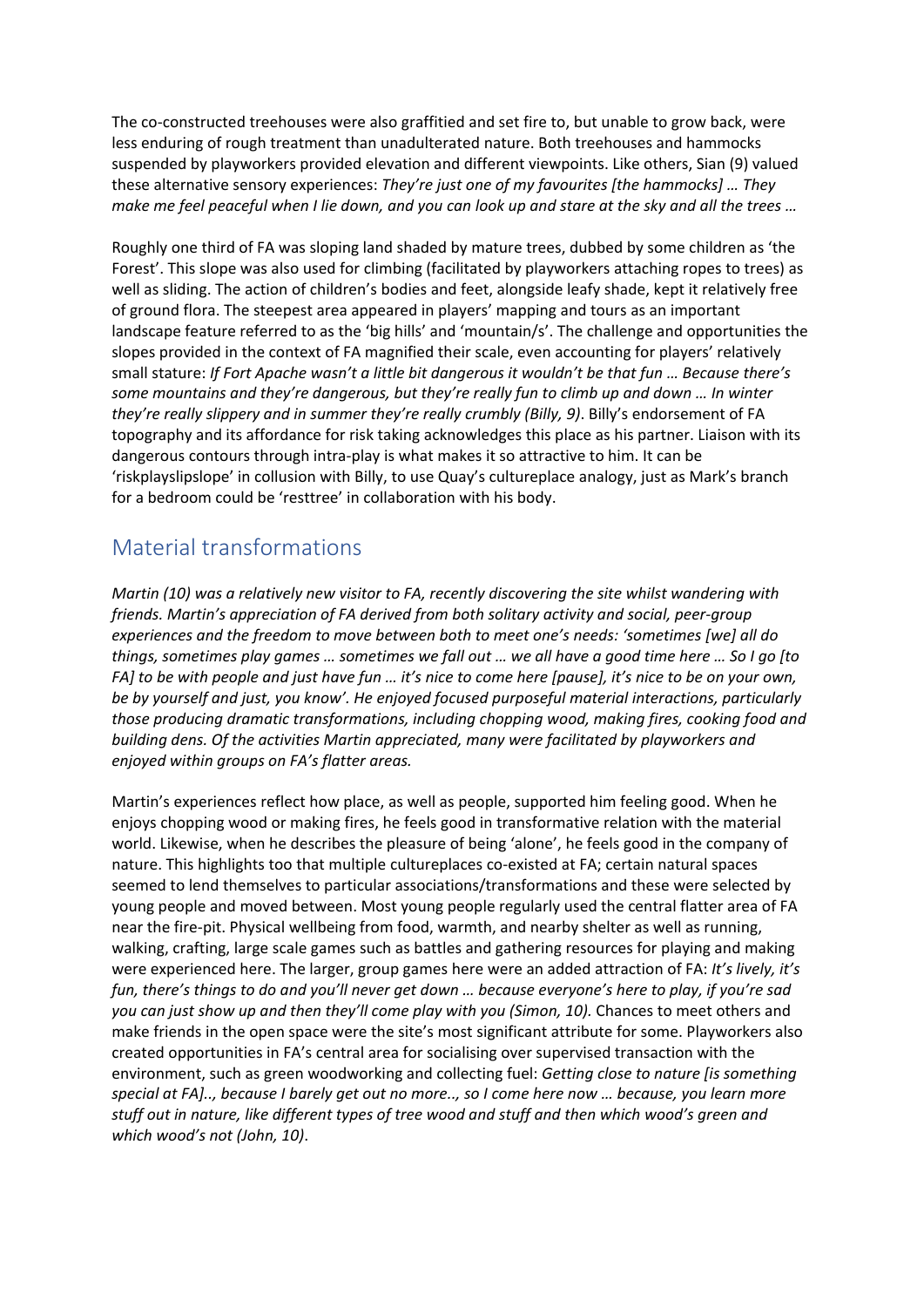Trees and sticks appeared a particularly important tool of play frequently furnishing imaginary scenarios and playful social relations. Sticks were nature's 'loose parts' enabling construction of spaces, objects and play that altered the material, cultural and emotional texture of FA. The researcher watched sticks re-imagined into monsters requiring teams of players to vanquish them, and they were frequently picked up or torn off and transported to other places to arouse new play. The sloping area of FA was punctuated by mature sycamore with twiggy outgrowth at their base. This basal growth was continually coppiced and collected by young people. This harvesting appears an unusual form of arboriculture that responds to a tree's reaction to stress or competition for sunlight (basal outgrowth producing increased leaf cover) and stimulates the response further (by increasing stress and further removing leaf cover). Many trees at FA showed effects of pruning for sticks, for fire-making, construction, role play or perhaps as a reaction to being amongst trees, an autotelic response to the presence of snappy shoots and branches (Rautio 2013).

## Social relations and spaces

Hayley (10) frequently used to visit FA, but stopped after falling out with someone, returning only recently. The PR spoke to Hayley as she competed with a friend to find ever bigger sticks to feed the fire. Hayley enjoyed FA for its support of activity beyond everyday experiences: 'I think Fort Apache's like a brilliant place 'cos you don't have to stay at home and watch the news; you get to learn activities that you've never done before'.

She described both imagined and material details structuring the 'war games' that she frequently played at FA, where complex interpersonal scenarios involving 10–20 people were acted out in selected natural settings:

> the mother and daughter had to run away 'cos father wasn't in the game, he'd like gone to war … the daughter was 16 and the mother was about in her 40's and they decided to go to the war to help the father out … then the father goes looking for them, but the father goes to the jungle and the mother and daughter are like in this cave … it's [the cave play setting] like near; it was like in these like trees … everybody just like got together and like helped the mother and daughter out.

FA was transformable into a different world for Hayley, where partnership with the natural world made possible new ways of being and behaving. Much child-led social activity at FA was battling role play, taking place throughout the landscape. Trees and topography provided an environment where incursions into combat could be made, but importantly also effective retreats. Len (10), for example, valued the *camouflage* of leafy field maples and withered herbaceous plants, whilst Craig (7), enjoyed the vantage points of FA's dens for *shooting* others with *guns* (sticks) whilst hiding, and Dean (10), found sites where he could store his collected weaponry (sticks) and *practice my moves … my fighting*. FA was a site both of social conflict and conflict resolution and its varied material environs became partners in battle play.

### Shelter and solace in the company of trees

*Amy (9) had been visiting FA for about a year to 'escape from being near my sisters' who woke her at night, and enjoy time with friends, making dens and getting warm by the fire. She established her dens, 'places you won't see or think of', along FA's long woodland boundary at the top of its slopes, separated from a grassed playing field by wire fencing. The fence supported bramble and ivy to spill over shrubby hawthorn, field maple and elder, forming natural cubby holes frequently occupied as*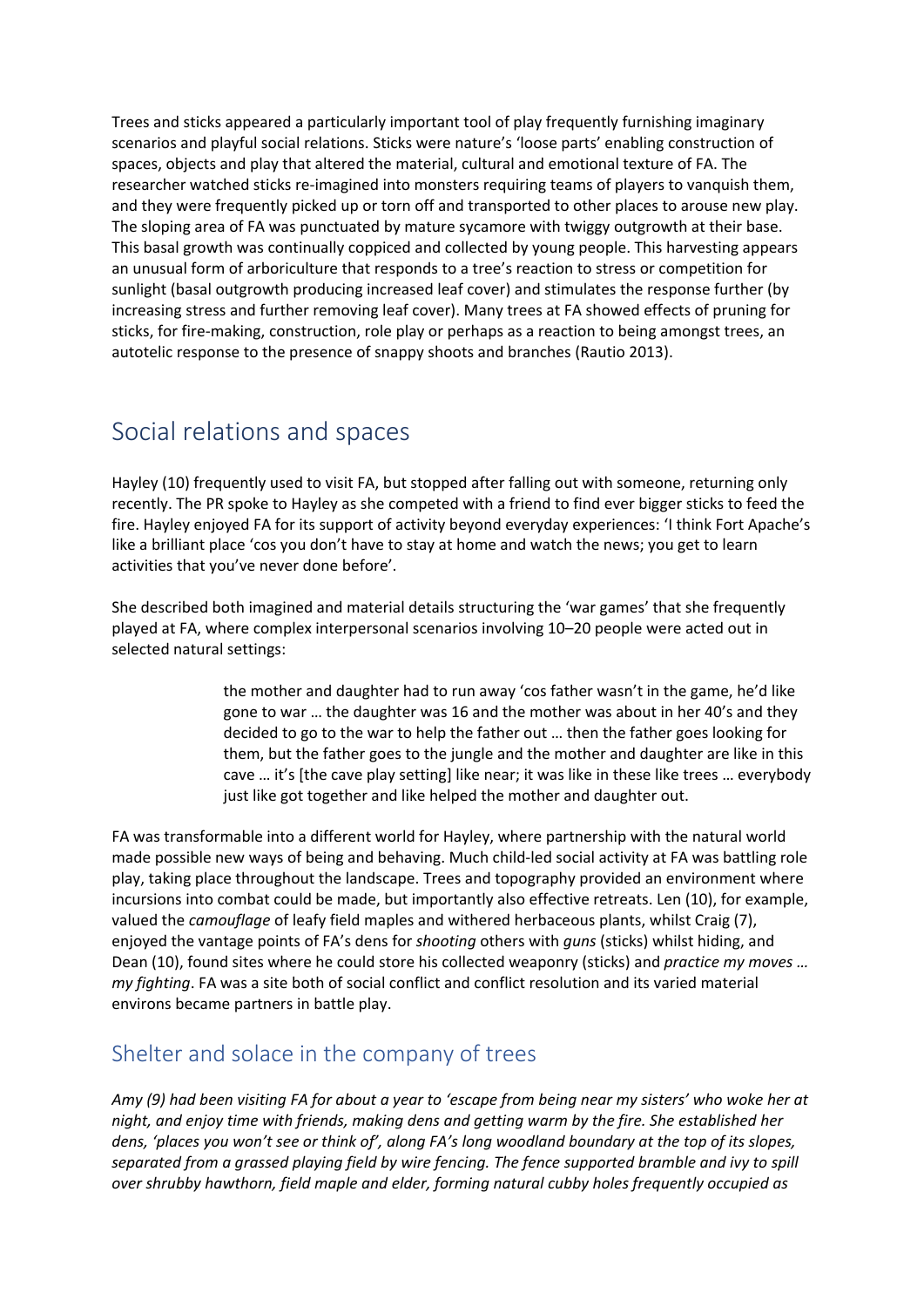*readymade dens, the ground underneath worn and plant-free through constant use. Amy, whilst acknowledging such heavy usage, was clear she used these places to remove herself from playmates and experience her emotional mood in the company of nature.*

*That tree was there, and you could sit down on it … if you were a bit upset and you went to Fort Apache you could just go sit in there quietly … . there's like loads of little trails that go along there, along the top … you know where that big bush is there? … There's like this little hole in there … You can fit in there … there's a little cubby hole and you can see the tree house … Up there, that little bush is part of my den as well; so that I can sit in there and have more quietness and if it rains it won't get me wet that much.*

Amy's described partnership with material features of FA suggested that she sought not only solitude but solace when unhappy. The fallen tree allowing quiet sitting and bushes that protected physically from weather and emotionally from stressful bustle were her partners in securing her wellbeing. FA's woodland environment supported her taking shelter, both materially and emotionally.

Den building and occupying or playing with natural shelter were common activities. Cubby holes and dens featured strongly in walking interviews. Whilst leading these expeditions, players emphasised material and imagined boundaries of the sequestered space of dens, asking that a 'code' be entered for access, for example. Dens providing personal space and an outlook over more public places at FA were highly valued. Whilst conventionally an 'adventure playground' is perhaps associated with dynamic activity, social and physical, players more often discussed more solitary relaxation and recuperation with the researcher: *There used to be a really good one [den] … that was really hidden but … I like hiding … I like just being where people can't go … like no one uses them, or I can be by myself (Ricky, 13)*. Alongside the cubby holes of the fenced woodland boundary, two other sites frequently provided hiding and sheltering places. The 'dead plants' or 'deadly' place, comprised adjoining open land carpeted with tall dry stalks and dead flower heads of umbelliferae (including fennel and alexanders), valued for camouflaged concealment. Close by, this boundary land was populated by mature, short and multi-stemmed field maple within which players built dens.

*Dean had several well-established dens at FA in densely spaced, small field maples, next to area known as 'dead plants'. Like Amy, Dean used FA to get away from the interpersonal context of home and that FA's material and social environments allowed him to change his emotional state of mind: 'Cos at home my brother – my … brother … My brother … he annoys me so I come here and then it calms me down [later in conversation] Because I can get really angry. I can get really angry, really easily. And it's not very nice'. Dean showed the researcher discrete spaces, some of which he termed 'rooms', within the landscape of the maples, describing how he explored and managed impulses and feelings within these. One 'the bedroom,' a hollow surrounded by tree trunks accessed via a climb, is where he went to 'sleep'. He estimated that within such places it took him 5 to 15 minutes to feel calmer, which he felt was a long time. Another den area was used for 'target practice', a space in which he behaved and felt differently than in his 'bed': 'I can come here ['bed' branch of field maple] and calm down and then I love that, then on the practice one, I practice fighting with invisible people'. Dean regularly placed found objects within his den, sometimes searching for them with friends, which he used as prompts to remember. He described how they and the experience of finding them enabled him to look into the past: 'It [looking at the object] kind of makes me … flashback in my head … and vision in the past of that and how I found it … I have a vision or flashback and I can see them in my life, and it makes me remember that – if I lost something – and I pick it up [and remember] – like my budgie and Bob … cos Bob's away.'*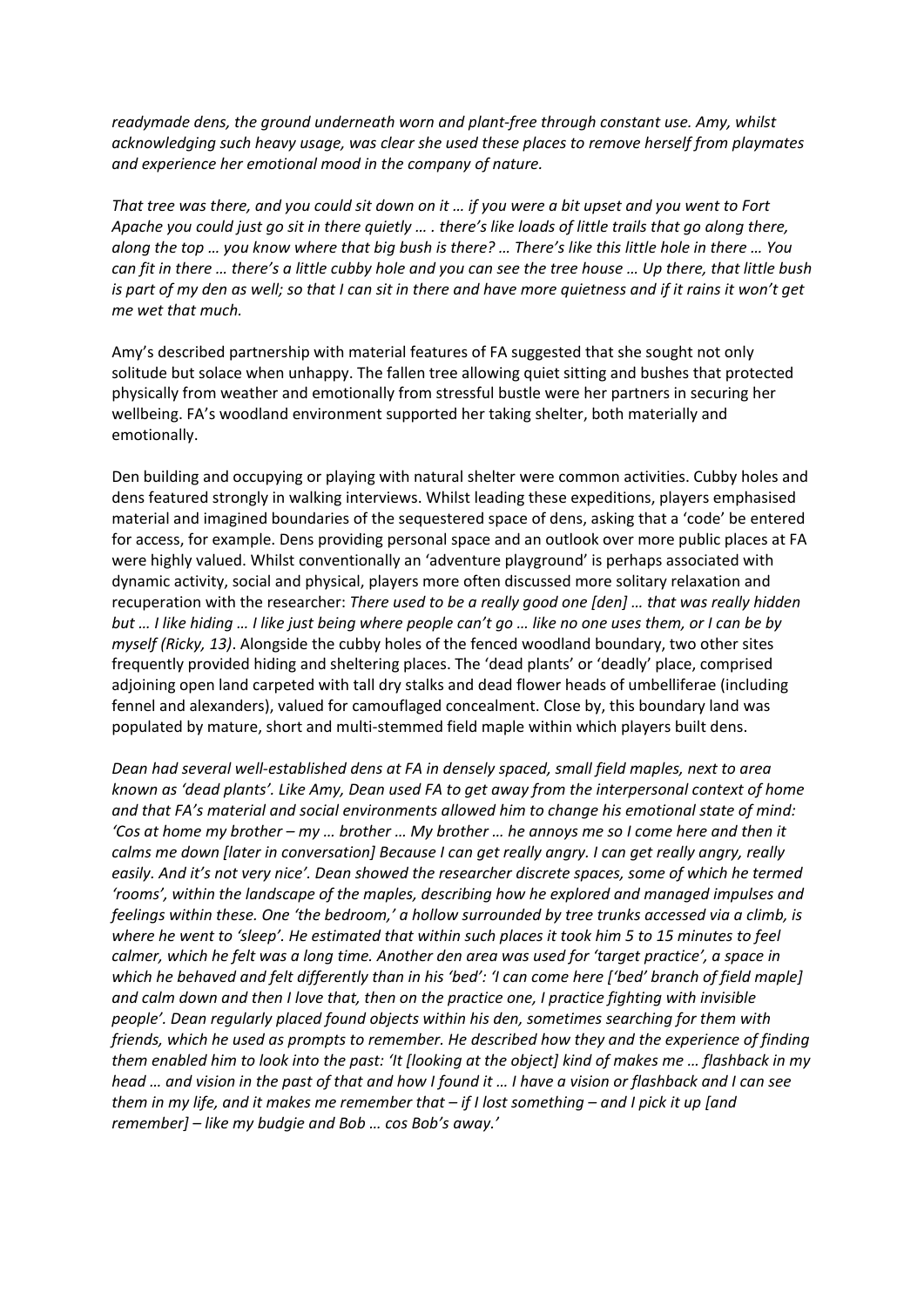Places in FA offer Dean a response to his different moods and ways to access and regulate his feelings. Partnering with specific places helped him alter mood and alleviate discomfort. Like Amy, he found trees with which to express and process his emotional state. His use of natural and found totems support recall; the items seeming to act as transitional objects of some type, helping him to move back and forth between the past and here and now.

It seems counterintuitive that tree trunks or branches, relatively hard and inflexible, provided support for relaxing, but several children referred to this function. Young people repeatedly presented trees as emotional and material shelter in intentional contrast to their everyday settings. The maple trees provided low growing, twisting branches (absent from mature sycamore) and prominent root systems that could form a 'nest' and support platforms and objects to co-create a desirable playspace for Dean. Unlike the dense shade of sycamore, light filtering between maple leaves permits herb layer growth, making hidden spaces. The maple's cork like bark was frequently broken and stripped by players. The trees responded with scar tissue that formed an artistic frame for written and incised feelings and marks. Although feelings may be transitory, the trees became permanent markers of emotion.

### Daydreaming with nature

*Getting 'mucky' was an attraction of FA for Carina (9) and, like Hayley, she enjoyed opportunities for exciting, physical and social activity, often facilitated by playworkers: 'it's more adventures than the old boring thing at home, cos you never know what's going to happen'. She too used FA's landscapes, like Amy and Dean, to experience a contrast to domestic family spaces, whilst still feeling at 'home': '[When I'm playing in my den it] Gives me more of a homey feeling … cos it gives me comfort knowing I'm just alone, there's no one to budge out … especially with 9 cats and a mummy and daddy who always boss you around. They are always crazy to me to do the ironing, wash up'.*

*Carina described five separate dens, including some particularly prized cubby holes located on FA's steep slope, accessed by using 'friendly nature': 'if you go this way you might have a really, really adventurous life … that one's with nature … grab hold of nature, grab hold of trees and then you go down with them … they're friendly nature!'. Like others, Carina described some areas of her dens as more private, domestic spaces of which she was the owner, in one instance leading the researcher (or 'visitor') into a 'garden' where they could 'chillax' in a 'natural', 'quieter' area whilst listening to bird song, away from the 'screaming and shouting' of FA. In such a place, she suggested, 'A little squirrel might even stand in your arms and then you can give it a nice huggle'. Carina enjoyed 'daydreaming' at FA and invited the researcher to enter her fantasy play, warning for example that a log she held and laid in a bed could be heard 'doing a bit of sleep talking' and they had better be careful not to 'disturb his natural behaviour'. She understood daydreams to sometimes be illusory wish fulfilment but enjoyed them nevertheless: 'Daydreaming – love. Sometimes daydreaming that a squirrel might fall into my arms … [daydreaming] when I'm lying down on my back or sitting down'*

Carina's embodied and visceral experiences in nature underpinned her imagined relationship with the nonhuman world. Away from home life expectations, Carina was free to imagine other ways of being; nature as practical friendly partner in helping her access these other existences. Nature also supplied inspiration and material with which she could achieve emotional expression: transitioning to a 'daydreaming' place where she might practice caring relationships, with 'squirrels' who can hug and baby logs who dream.

Trees produced spaces and materials that cued creative invention of creatures and characters that could help meet player's affective aims. As Waters (2011, 10) notes: 'From a narrative standpoint, all environments are playable … landscapes imbued with a play language, whereby children are the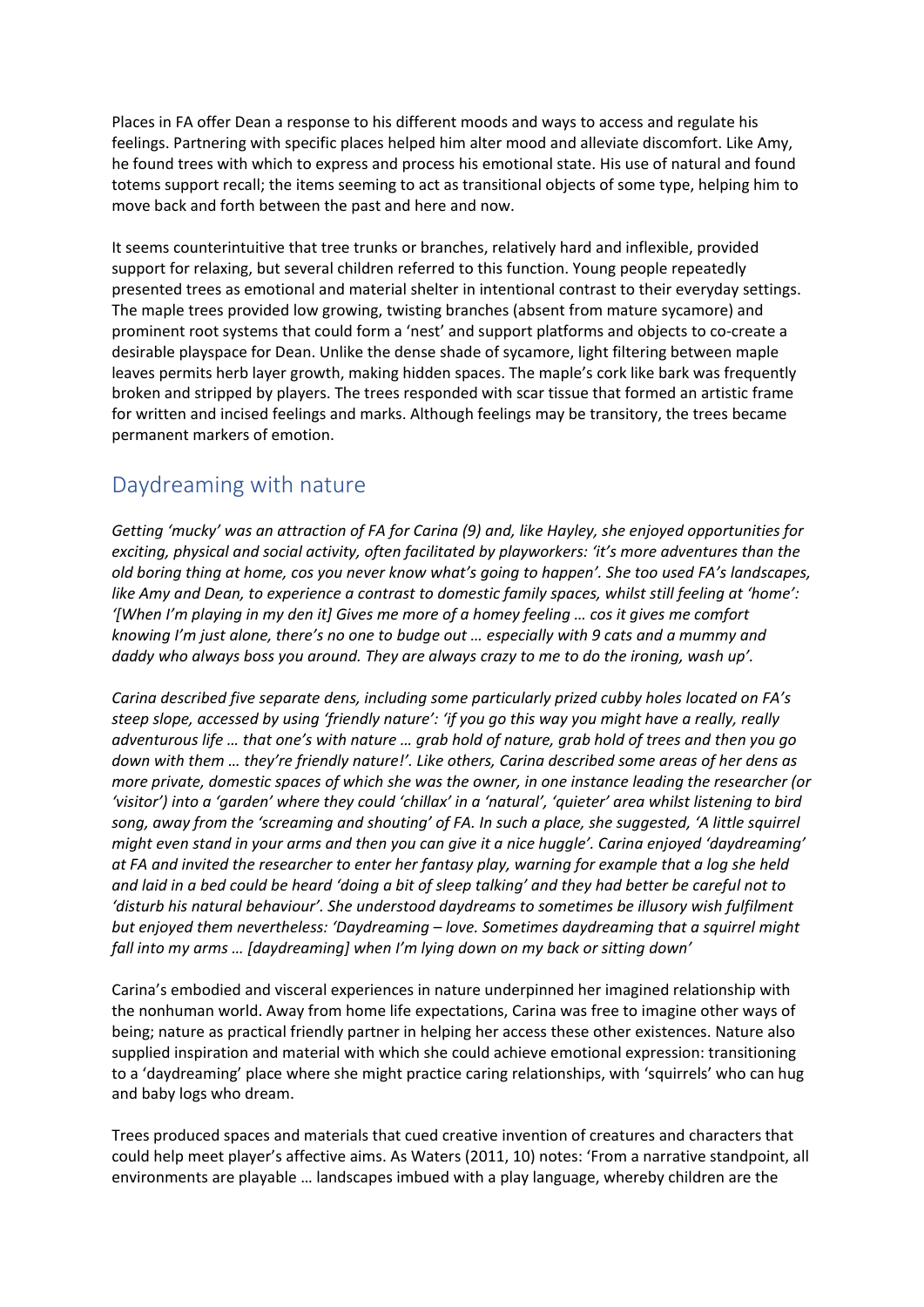primary readers.' Dean, like Carina, enjoyed imagining companions to battle or befriend: *'He [imagined friend] kind of looks after my base at night and he does a very good job and … he does climb onto me sometimes … We hang out sometimes a lot as well … He was talking to me [right now] … He's afraid to come out at the morning time, but if he wants to, he will'.*

### Discussion

Young people and material environment at FA co-created substantive and emotional changes and outcomes through play. Different tree and plant species and the spaces they formed and punctuated helped define children's play and feelings; whilst children's regular intra-play with them correspondingly shaped their appearance and character. Children's play within the wooded landscape of FA is fundamentally relational as Aziz and Said (2016, 4) assert 'environment and activity cannot be fully understood outside of their mutual context'.

FA embodied cultures of play and activity that responded to and harnessed biotic processes of plants, trees and woodland. Multi-stemmed trees and low branches invited leaning, sitting and lying. Trees and woodland topography provided rest and resources to actuate imagined scenarios. Sticks and logs, alongside random found objects, furnished creative and constructive play and transition to imagined environments. Branches were babies, creatures, or weapons; they marked boundaries and built houses. Alongside their creative re-use, the snapping of twigs and picking of bark, perhaps for no purpose other than providing satisfactory feedback to hands and fingers was widespread. Trees were implicated in play and provoked behaviours. This might be viewed simply as part of the messy entanglements of the human and nonhuman world, but we suggest, following Quay (2017), that partnerships were observable between *individuals* and *specific materiality* within our data, meeting and accommodating needs: a complexity of multiple cultureplaces burgeoning within the regrowth woodland and adventure play context. The steep and scrubby site was used harshly yet was resilient in its partnering with children, the sycamore, field maple and brambles overlaying the old tip achieving new affective value through playful interactions.

There were frequent instances of sensory engagement and immersion: time spent eating or enjoying warmth round the fire, light through leaves, pleasant airiness of treehouses, listening to birds, snapping sticks or peeling bark. Notably at FA however, young people also found spaces that physically supported them. The two sycamores, for example, allowed young people to gather together within their perimeter, leaning against their multiple stems, the collected vertical trunks mirroring the figures of players and vice-versa. The provision of physical touch is an important aspect of feeling emotionally secure (Steckley 2011, 538–541), understood to support emotional and physical regulation, and players certainly sought and enjoyed palpable intimacy with and support from trees at FA. Some experienced opportunities to express and process difficult emotions whilst feeling physically contained by trees and wooded space. Trees were sometimes damaged in inviting gathering and reclining, bark incised, twigs snapped or perhaps even burnt. Another outcome, however, was that surrounding ground was well-trodden and consequently free of plants that might compete for light or space. Likewise, on FA's steep banks mature sycamore's shading out of ground cover enabled young people to slide down and scale bare 'mountains', while removing potentially competing flora. Stick snapping also took place amongst these trees rooted upon the slopes, which appeared to respond with increased growth. Finally, trees' entanglement in children's affective play at FA was tied to the presence of playworkers and their care for and management of the site.

Elevated spaces and natural hidey-holes within trees, providing shelter, camouflage and concealment during games and quieter times, were also highly valued at FA. Concealment, views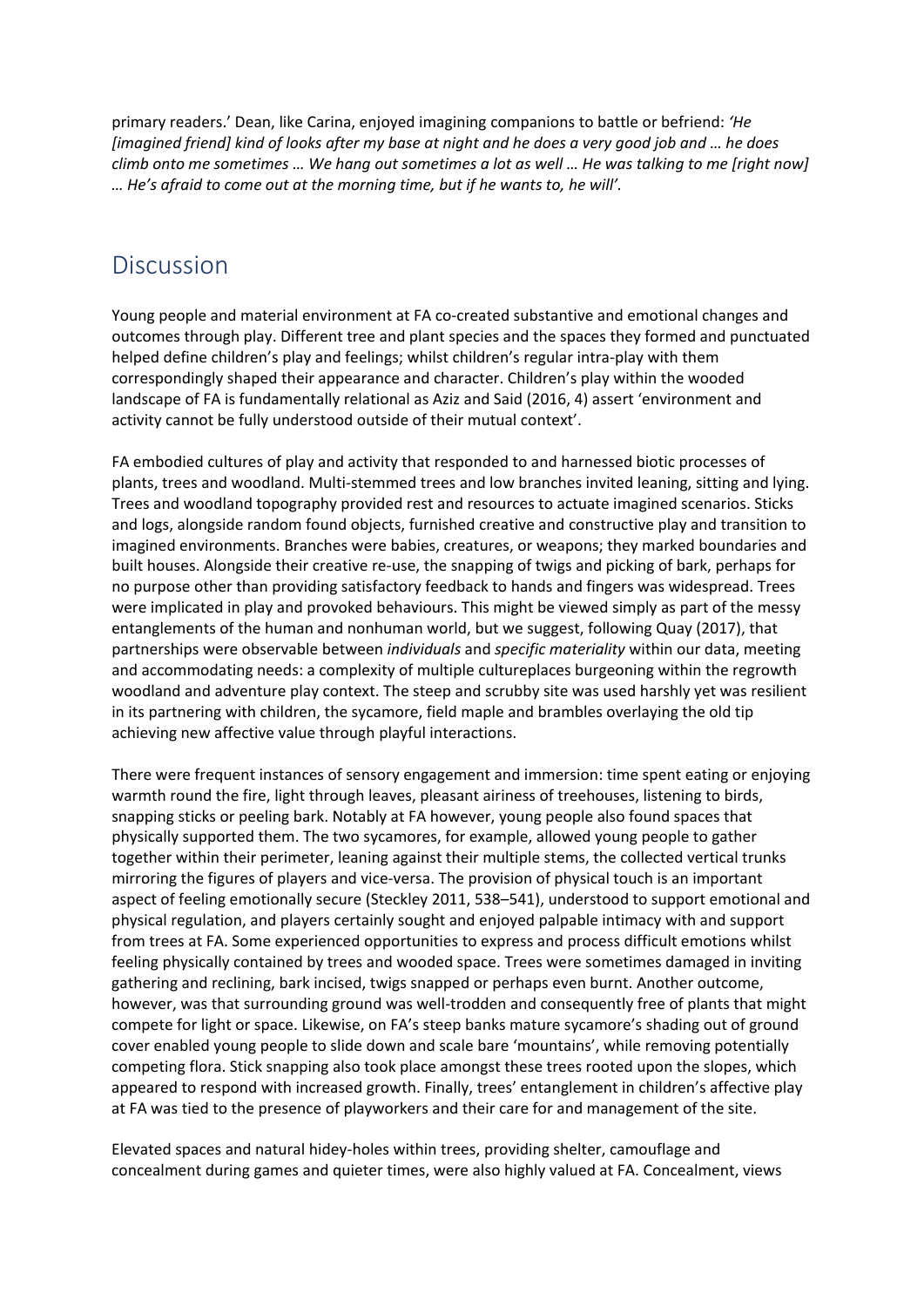and rests provided by wooded terrain were associated with opportunities to be supine and calm. Players' uptake of varied material opportunities create cultureplaces that enable access to certain emotional moods, echoing some of Roe and Aspinall's (2011) findings about environmental affect at forest school. Many FA players seemed particularly appreciative of how woodland partnered them in relaxation, and escape from difficult emotional contexts. Notably, when respondents described being 'alone' or 'quiet' at FA, they also explicitly described their relations with nature during such moments, away from human contact, but fully in exchange with nonhuman players.

This study also evidences young people's employment of imaginative strategies to reinforce temporary removal from human contact and intensification of intimacy with nature within sheltering spaces. Pretend guards, technology, domestic features and physical boundary markers could all contribute to a sense of separation from human activity and closeness with the nonhuman world. Child, material place and objects collaborated in production of sheltering space. Human experiences of sensory immersion in nature, alongside the consistency of its presence and processes are identified by Hordyk, Dulude, and Shem (2015, 575–577), as indicators of its capacity to provide an emotionally and physically secure place for children.

Several theoretical processes associated with green space may also have contributed to the emotional outcomes described, such as attention restoration and meeting of biophilic needs (Kaplan 1995; Kahn and Kellert 2002; Sobel 2004). However, alterations in mood were also associated with opportunities to move between reality and fantasy and inspire consideration of how imagination may be a route to increasing relationality, entanglement, and intimacy with nature and how environment can inspire and cue such imaginative leaps. Together trees and children created a third space of intra-play where Carina imagined log babies or Dean fought with invisible people and befriended a tunnel-dwelling creature. Solace was sought and found through playful partnership with place, an entanglement of fantasy and common worlds, a valuable escape for children from other sometimes troublesome material and interpersonal situations.

### Conclusion

This case study has helped us shine a light on thinking that informed our original bid for funding for Good from Woods and continues to shape much research in the field of outdoor learning, that the natural environment is a source of ecosystem services for human health and wellbeing. New materialism offers a way to redress privileged anthropocentric viewpoints and acknowledge the material world as agential. Gough (2016) cautions that realising this ambition is not straightforward because we use language to represent data, and ideas involving the nonhuman are mediated through human perception. However, the 'plant responses' catalogued in this research have contributed to a conception of relations of young people with nature where place is partner in merged experiences. We have drawn on Quay's notion of cultureplace to express partnerships played out in elisions of children and place. Evidence generated suggests symbioses of childnature are one of the ways in which wellbeing is promoted in FA through supporting the processing of emotional states within nature. Some readers may be shocked at the treatment trees and environment received at the hands of young people, but we suggest this material 'vandalism' was inherent in the mutuality of cultureplace.

We deliberately included plant responses in our examination and discussion of this case of woodland play. Despite this attempt to capture the sense of intra-play, our argument still relies on anthropocentric viewpoints. For example, we draw attention to the ways in which children feel good playing with trees, yet we cannot articulate the affective responses of the flora involved. Moving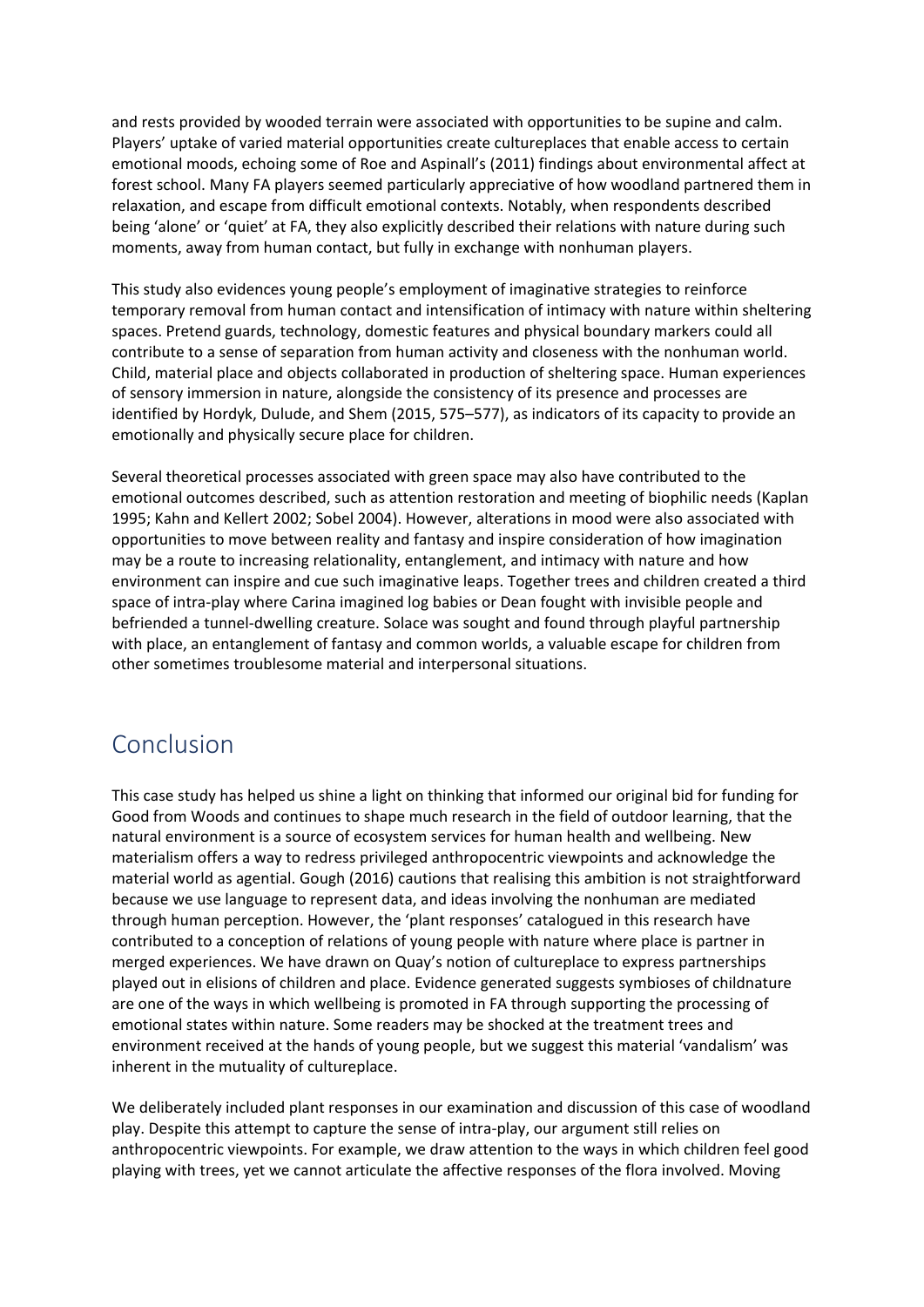from an outcome focus might have provided a more equal common worlds account (Pacini-Ketchabaw, Taylor, and Blaise 2016) but a child-centred narrative is the legacy of our funded research. Furthermore, we would argue that within common world's play perspectives, it is important not to lose sight of the political realities woven throughout social-material relations (Horton and Kraftl 2018). Both humans and trees can be understood to be players in their reactions to these pressures and opportunities. They both demonstrate creative reactions to stress and opportunity in their responses to marginality and their responses are intimately and inextricably interwoven. The life processes of FA's trees respond to the impacts of the area's socio-economic liminality. From opportunist colonisers of a disused tip, largely uncared for, they become central players in a new 'public' playspace. Young people's behaviours similarly exploit chances and react to tensions associated with their socio-spatial experience. They too are opportunistic, seeking fun and respite from other experiences in partnerships with nature. Trees have involuntary agency through their presence in children's imaginative world, but they also display other forms of response, creative colonisation and intra-play with children's actions, to occupy and shape this place (Jones and Cloke 2008).

Place attachment here is not premised on a romantic view of nature as precious and remote, but as a partner that responds and endures. Far from wilderness untouched by human or manicured park designed for children's safe use, this small corner of woodland ruggedly and impartially accommodated human and nonhuman. Yet, this also raises questions about what other experiences/cultureplaces are needed to support young people to foreground human responsibility within such partnerships and the benefits of nurturing trees (Lenz Taguchi 2011; Askerlund and Almers 2016). Trees and terrain at FA were deeply marked by young people's use of them: growth snapped, bark picked, trunks scorched, earth worn smooth. Trees were illustrated and written upon and finds from elsewhere imported and wedged within their branches. The intensity of the partnership of young people and wooded environment was clear. Whilst this heavy usage impacted and altered the woodland, like the children, it responded with resilience by continuing to grow. Interestingly, FA moved elsewhere some years later because vandalism and other human impacts were deemed to have made the place unsafe for children, a reminder that our partnerships with the more-than-human are frequently far from equal.

#### Notes

1. It is notable that most respondents discussed in this article were aged between 10 or 11. This may represent the most common age at which young people's desire to play at Fort Apache was matched with their ability to frequently, independently access it. It may also partly reflect this age group's relative enthusiasm for the playful research methods employed.

#### **Disclosure statement**

No potential conflict of interest was reported by the author(s).

#### **Funding**

This work was supported by Big Lottery Fund: [Research Programme].

### References

Adcock, C. 1992. "Conversational Drift, Helen Mayer Harrison and Newton Harrison." *Art Journal* 51 (2): 35–45.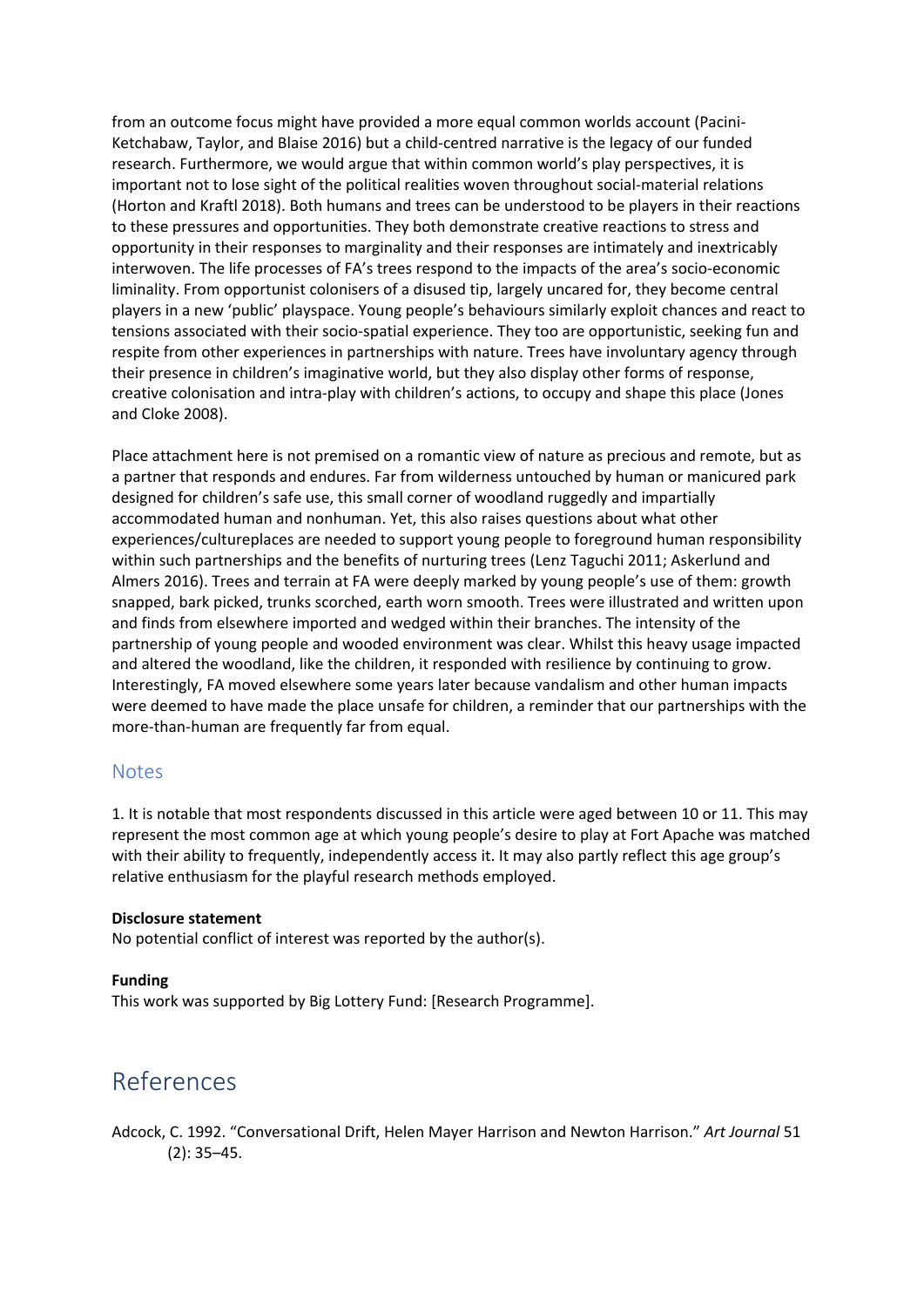- Alldred, P., and N. J. Fox. 2017. "Young Bodies, Power and Resistance: A New Materialist Perspective." *Journal of Youth Studies* 20 (9): 1161–1175.
- Askerlund, P., and E. Almers. 2016. "Forest Gardens New Opportunities for Urban Children to Understand and Develop Relationships with Other Organisms." *Urban Forestry & Urban Greening* 20: 187–197.
- Aziz, N. F., and I. Said. 2016. "Outdoor Environments as Children's Play Spaces: Playground Affordances." In *Play and Recreation, Health and Wellbeing*, edited by B. Evans, J. Horton, and T. Skelton, 87–108. Volume 9 in Series: Geographies of Children and Young People. Singapore: Springer.
- Bakker, K., and G. Bridge. 2006. "Material Worlds? Resource Geographies and the Matter of Nature." *Progress in Human Geography* 30 (1): 5–27.
- Barad, K. 2003. "Posthumanist Performativity: Toward an Understanding of How Matter Comes to Matter." *Signs, University of Chicago Press via JSTOR* 28 (3): 801–831.
- Beresford-Kroeger, D. 2010. *The Global Forest: 40 Ways Trees Can Save Us*. London: Penguin Books.
- Berger, R., and M. Lahad. 2010. "A Safe Place: Ways in Which Nature, Play and Creativity Can Help Children Cope with Stress and Crisis – Establishing the Kindergarten as a Safe Haven Where Children Can Develop Resiliency." *Early Child Development and Care* 180 (7): 1–11.
- Deleuze, G., and F. Guattari. 1988. *A Thousand Plateaus: Capitalism and Schizophrenia*. London: Bloomsbury Publishing.
- Doel, M. 2000. "UnGlunking Geography: Spatial Science After Dr Seuss and Giles Deleuze ." In *Thinking Space*, edited by M. Crang and N. J. Thrift, 117–135. London: Routledge.
- Gagliano, M. 2013. "Persons as Plants: Ecopsychology and the Return to the Dream of Nature." *Landscapes: The Journal of the International Centre for Landscape and Language* 5 (2). [http://ro.ecu.edu.au/landscapes/vol5/iss2/14.](http://ro.ecu.edu.au/landscapes/vol5/iss2/14)
- Gagliano, M. 2015. "In a Green Frame of Mind: Perspectives on the Behavioural Ecology and Cognitive Nature of Plants." *AoB Plants* 7: 1–8.
- Gagliano, M. 2017. "The Mind of Plants: Thinking the Unthinkable." *Communicative & Integrative Biology* 10 (2): 38427.
- Gagliano, M., and M. Grimonprez. 2015. "Breaking the Silence-Language and the Making of Meaning in Plants." *Ecopsychology* 7 (3): 145–152.
- Gagliano, M., S. Mancuso, and D. Robert. 2012. "Towards Understanding Plant Bioacoustics." *Trends in Plant Science* 17: 323–325.
- GB Non-Native Species Secretariat. 2017. *Sycamore Acer Pseudoplatanus*, Factsheet. Accessed October 8, 2017. http:// [www.nonnativespecies.org/factsheet/factsheet.cfm?speciesId=25.](http://www.nonnativespecies.org/factsheet/factsheet.cfm?speciesId=25)
- Gough, N. 2016. "Postparadigmatic Materialisms: A New 'Movement of Thought' for Outdoor and Experiential Education?" *Journal of Outdoor and Experiential Education* 19 (2): 51–65.

Haraway, D., and T. Goodeve. 2000. *How Like a Leaf*. London: Routledge.

Haskell, D. G. 2017. *The Songs of Trees: Stories from Nature's Great Connectors*. New York: Viking.

Hein, S., C. Collet, C. Ammer, N. Le Goff, J. P. Skovsgaard, and P. Savill. 2009. "A Review of Growth and Stand Dynamics of Acer Pseudoplatanus L. in Europe: Implications for Silviculture." *Forestry* 82 (4): 361–385.

- Hordyk, S. R., M. Dulude, and M. Shem. 2015. "When Nature Nurtures Children: Nature as a Containing and Holding Space." *Children's Geographies* 13 (5): 571–588.
- Horton, J., and P. Kraftl. 2006. "Not Just Growing up, but Going on: Materials, Spacings, Bodies, Situations." *Children's Geographies* 4 (3): 259–276.
- Horton, J., and P. Kraftl. 2018. "Rats, Assorted Shit and 'Racist Groundwater': Towards Extra-Sectional Understandings of Childhoods and Social-Material Processes." *Environment and Planning D: Society and Space* 36 (5): 926–948.
- Indices of Deprivation 2015 Explorer. n.d. [https://dclgapps.communities.gov.uk/imd/idmap.html.](https://dclgapps.communities.gov.uk/imd/idmap.html)
- Jones, O., and P. Cloke. 2008. "Non-Human Agencies: Trees in Place and Time. Chapter Five." In *Material Agency*, edited by C. Knappett and L. Malafouris, 79–96. Boston, MA: Springer.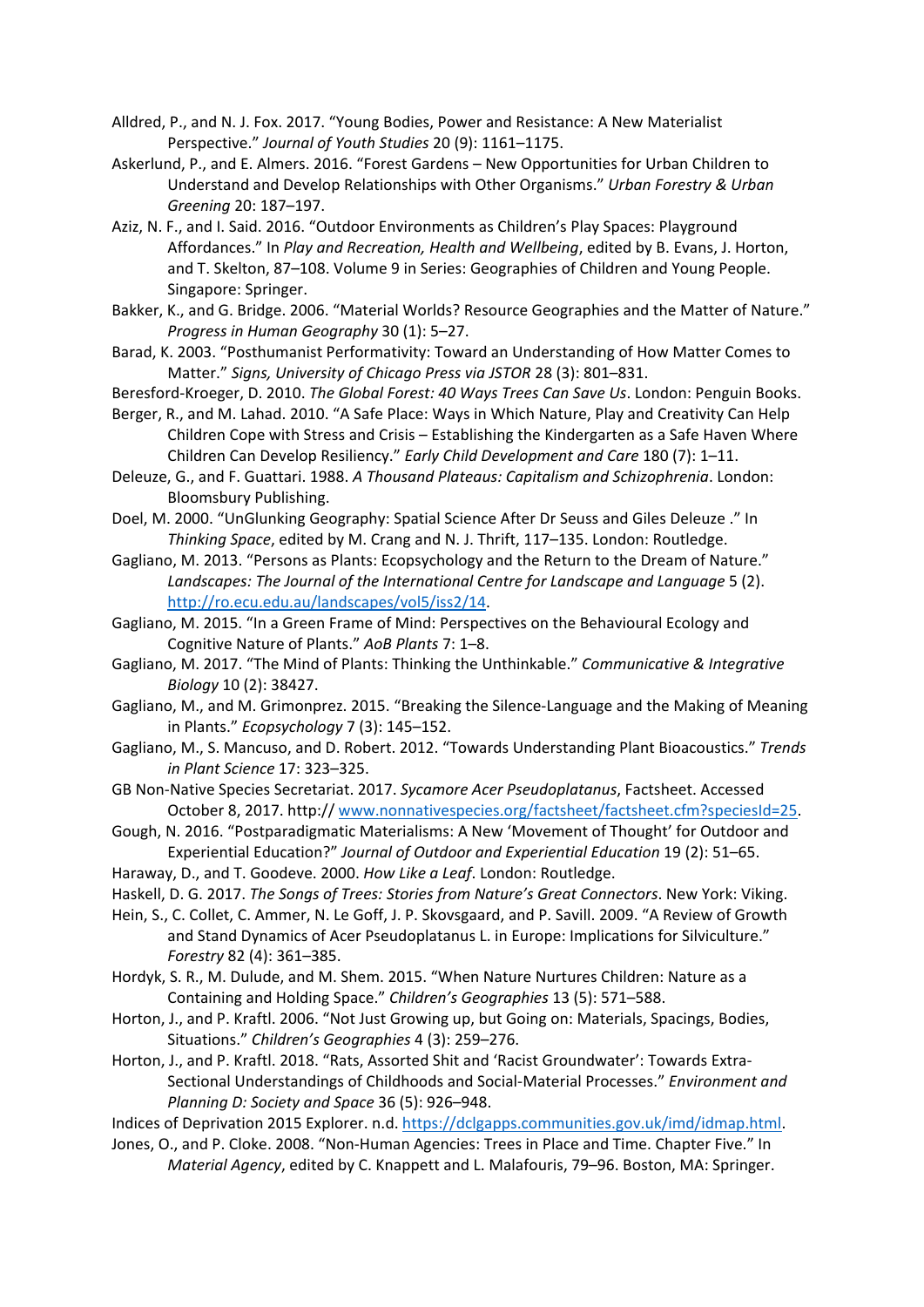- Kahn, P. H., and S. R. Kellert. 2002. *Children and Nature: Psychological, Sociocultural, and Evolutionary Investigations*. Cambridge, Mass: MIT Press.
- Kaplan, S. 1995. "The Restorative Benefits of Nature: Towards an Integrative Framework." *Journal of Environmental Psychology* 15: 169–182.
- Lenz Taguchi, H. 2011. "Investigating Learning, Participation and Becoming in Early Childhood Practices with a Relational Materialist Approach." *Global Studies of Childhood* 1 (1): 36–50.
- Lester, S., and W. Russell. 2014. "Turning the World Upside Down: Playing as the Deliberate Creation of Uncertainty." *Children* 1 (2): 241–260.

Macfarlane, R. 2018. [https://twitter.com/RobGMacfarlane/status/983013362043883520.](https://twitter.com/RobGMacfarlane/status/983013362043883520)

- Mills, J. G., J. D. Brookes, N. J. C. Gellie, C. Liddicoat, A. J. Lowe, H. R. Sydnor, T. Thomas, P. Weinstein, L. S. Weyrich, and M. F. Breed. 2019. "Relating Urban Biodiversity to Human Health With the 'Holobiont' Concept." *Frontiers in Microbiology* 10: 550.
- Pacini-Ketchabaw, V. 2013. "Frictions in Forest Pedagogies: Common Worlds in Settler Colonial Spaces." *Global Studies of Childhood* 3 (4): 355–365.
- Pacini-Ketchabaw, V., A. Taylor, and M. Blaise. 2016. "Decentring the Human in Multispecies Ethnographies." In *Posthuman Research Practices in Education*, edited by Carol A. Taylor and Christine Hughes, 149–167. London: Palgrave Macmillan.
- Quay, J. 2017. "From Human-Nature to Cultureplace in Education via an Exploration of Unity and Relation in the Work of Peirce and Dewey." *Studies in Philosophy and Education* 36 (4): 463– 476.
- Rautio, P. 2013. "Children Who Carry Stones in Their Pockets: On Autotelic Material Practices in Everyday Life." *Children's Geographies* 11 (4): 394–408.
- Roe, J., and P. Aspinall. 2011. "The Emotional Affordances of Forest Settings: An Investigation in Boys with Extreme Behavioural Problems." *Landscape Research* 36 (5): 535–552.
- Russell, W. 2015. ""Entangled in the Midst of It: A Diffractive Expression of an Ethics for Playwork" Chapter 14." In *Philosophical Perspectives on Play*, edited by M. Maclean, W. Russell, and E. Ryall, 191–204. Abingdon: Routledge.
- Sacks, S. 2015. *Social Sculpture Research Unit*. Accessed January 31, 2015. [https://www.social](https://www.social-sculpture.org/)[sculpture.org.](https://www.social-sculpture.org/)
- Sobel, D. 2004. *Place-based Education: Connecting Classrooms and Communities*. Massachusetts: The Orion Society.
- Somner, R. 2003. "Trees and the Human Identity, Chapter 9." *In Identity and the Natural Environment, The Psychological Significance of Nature*, edited by S. Clayton and S. Opotow, 179–204. London: The MIT Press.
- Steckley, L. 2011. "Touch, Physical Restraint and Therapeutic Containment in Residential Child Care." *British Journal of Social Work* 42 (3): 537–555.
- Stephens, A., A. Taket, and M. Gagliano. 2019. "Ecological Justice for Nature in Critical Systems Thinking." *Systems Research and Behavioral Science* 36: 3–19.
- Taylor, A., and M. Giugni. 2012. "Common Worlds: Reconceptualising Inclusion in Early Childhood Communities." *Contemporary Issues in Early Childhood* 13 (2): 108–119.
- Thompson, J. A. 2016. "Intersectionality and Water: How Social Relations Intersect with Ecological Difference." *Gender, Place & Culture* 23 (9): 1286–1301.
- Waite, S., and J. Quay. 2018. "In Place(s): Dwelling on Culture, Materiality and Affect." In *International Research Handbook on ChildhoodNature: Assemblages of Childhood and Nature Research*, edited by A. Cutter-Mackenzie, K. Malone, and E. Barratt Hacking, 179– 198. New York: Springer.
- Waters, P. 2011. "Trees Talk; Are You Listening? Nature, Narrative and Children's Anthropocentric Place-Based Play." *Children Youth and Environments* 21 (1): 10–15.
- Whatmore, S. 2002. *Hybrid Geographies: Natures, Cultures and Spaces*. London: Sage.